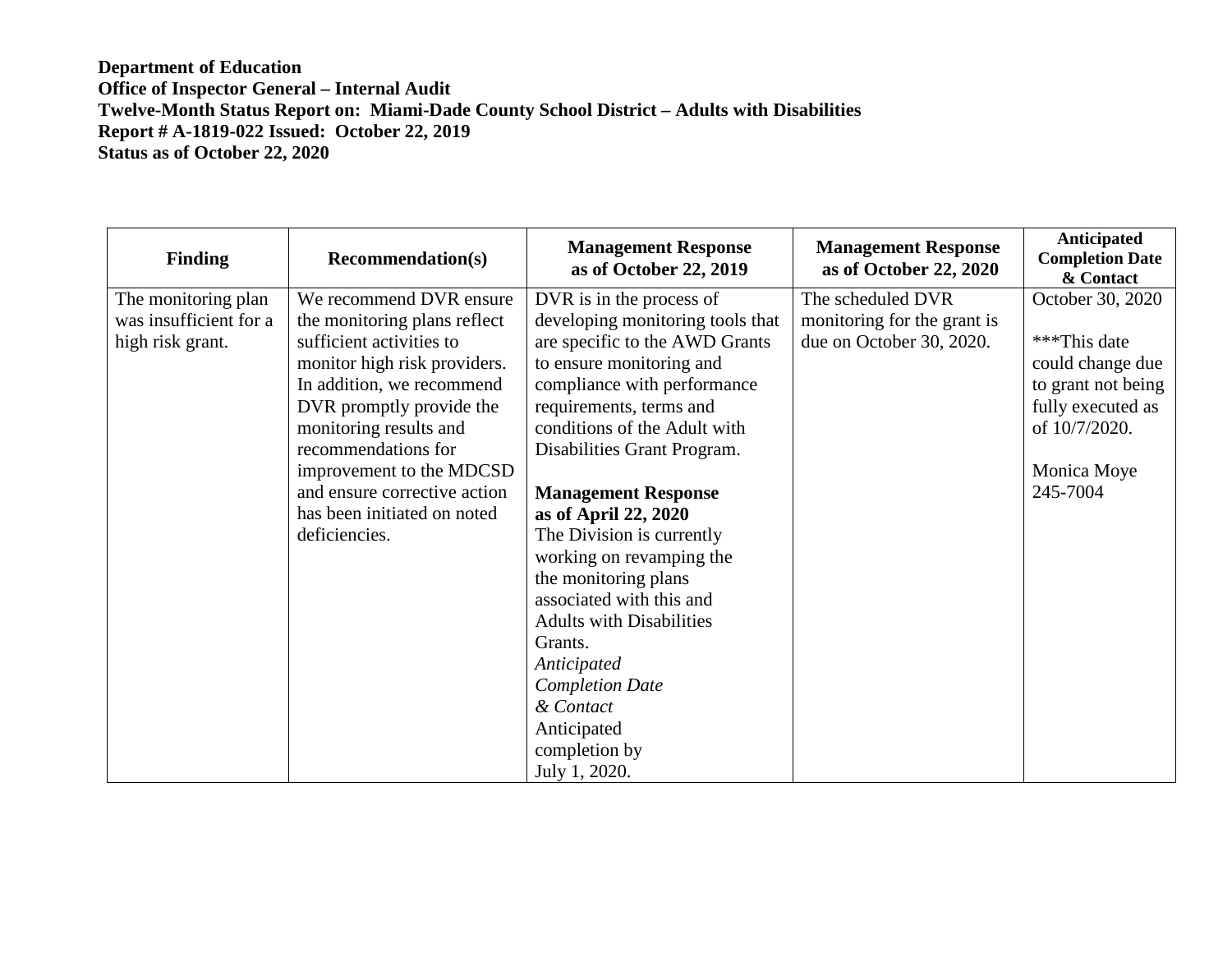| <b>Finding</b>         | <b>Recommendation(s)</b>    | <b>Management Response</b><br>as of October 22, 2019 | <b>Management Response</b><br>as of October 22, 2020 | Anticipated<br><b>Completion Date</b><br>& Contact |
|------------------------|-----------------------------|------------------------------------------------------|------------------------------------------------------|----------------------------------------------------|
| Documentation of       | We recommend DVR            | DVR will ensure that the                             | AIEPs will be reviewed                               | October 30, 2020                                   |
| <b>AIEPs</b> was       | include a review of the     | monitoring analysis and review                       | during the $1st$ quarterly                           |                                                    |
| inconsistent and the   | AIEPs in their monitoring   | includes a sample selection of                       | monitoring.                                          | ***This date                                       |
| AIEPs did not always   | activities to ensure        | AIEPs for the enrolled students.                     |                                                      | could change due                                   |
| include all required   | consistency and compliance  |                                                      |                                                      | to grant not being                                 |
| information.           | with the grant terms.       | <b>Management Response</b>                           |                                                      | fully executed as                                  |
|                        |                             | as of April 22, 2020                                 |                                                      | of 10/7/2020.                                      |
|                        |                             | This monitoring component                            |                                                      |                                                    |
|                        |                             | will be included in the                              |                                                      | Monica Moye                                        |
|                        |                             | revised monitoring plan.                             |                                                      | 245-7004                                           |
|                        |                             | Anticipated                                          |                                                      |                                                    |
|                        |                             | <b>Completion Date</b>                               |                                                      |                                                    |
|                        |                             | & Contact                                            |                                                      |                                                    |
|                        |                             | Anticipated                                          |                                                      |                                                    |
|                        |                             | completion by                                        |                                                      |                                                    |
|                        |                             | July 1, 2020.                                        |                                                      |                                                    |
| DVR did not require    | We recommend DVR review     | DVR will communicate with the                        | DVR will verify completed                            | October 30, 2020                                   |
| the MDCSD to report    | the grant language to       | DOE Grants Office to determine                       | benchmarks to payments                               |                                                    |
| on their participants' | determine the intent of the | options for amendment. In                            | during the monitoring on for                         | ***This date                                       |
| completion of          | grant and modify language   | addition, DVR will monitor and                       | the 1 <sup>st</sup> Quarterly monitoring.            | could change due                                   |
| benchmarks in          | appropriately. If the grant | review a sample of AIEPs and                         |                                                      | to grant not being                                 |
| accordance with grant  | language remains            | student's progress to include                        |                                                      | fully executed as                                  |
| terms.                 | unchanged, we recommend     | completion status during each                        |                                                      | of 10/7/2020.                                      |
|                        | DVR ensure deliverables are | quarterly monitoring.                                |                                                      |                                                    |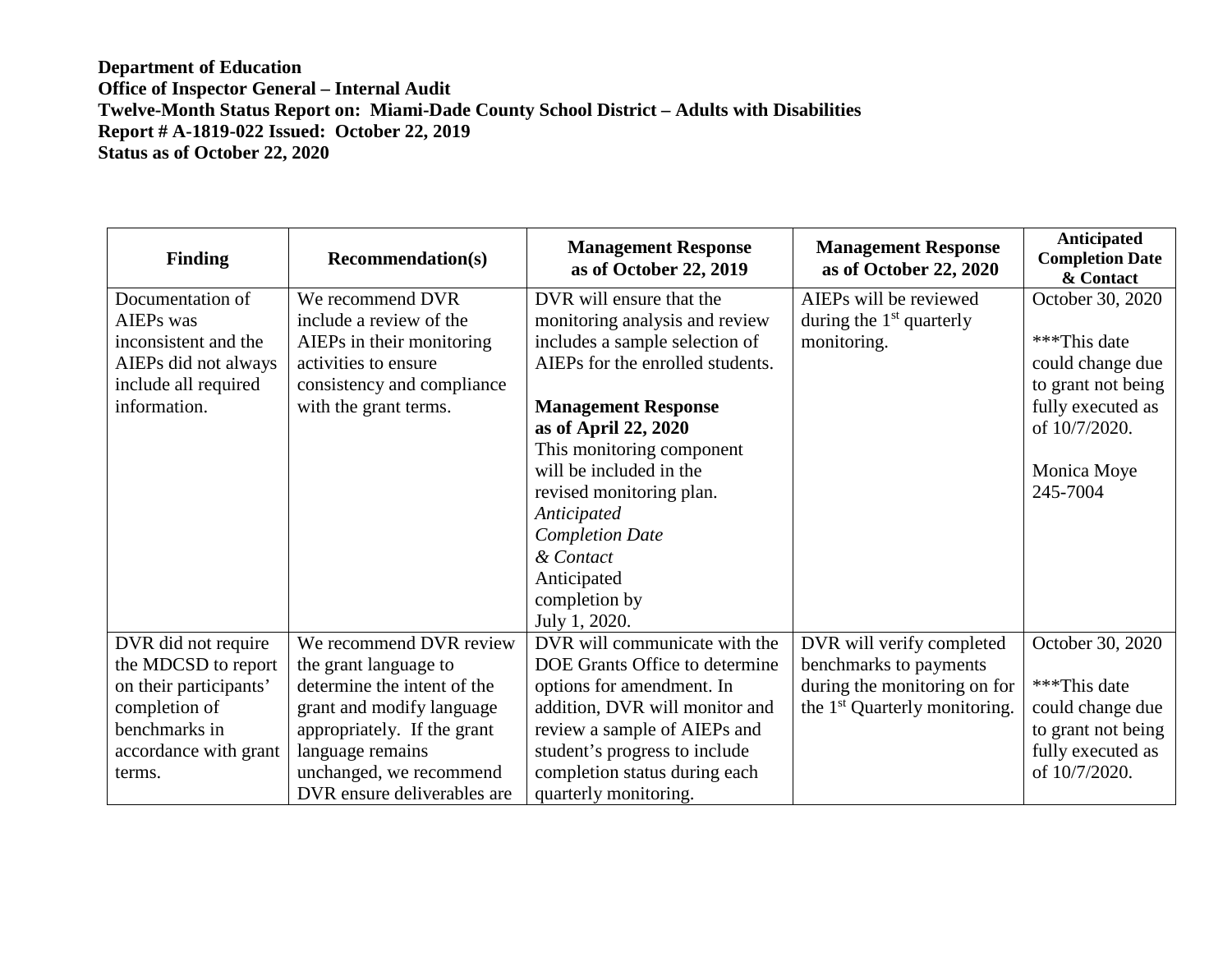| <b>Finding</b> | <b>Recommendation(s)</b>                                                                       | <b>Management Response</b><br>as of October 22, 2019                                                                                                                                                                                                                                                                                                 | <b>Management Response</b><br>as of October 22, 2020 | Anticipated<br><b>Completion Date</b><br>& Contact |
|----------------|------------------------------------------------------------------------------------------------|------------------------------------------------------------------------------------------------------------------------------------------------------------------------------------------------------------------------------------------------------------------------------------------------------------------------------------------------------|------------------------------------------------------|----------------------------------------------------|
|                | met on a quarterly basis<br>through review of AIEPs and<br>progress reports from the<br>MDCSD. | <b>Management Response</b><br>as of April 22, 2020<br>The changes to modify the<br>grant language related to the<br>completion of the<br>benchmarks are still in<br>progress, the changes will<br>be reflected in the upcoming<br>grant year.<br>Anticipated<br><b>Completion Date</b><br>& Contact<br>Anticipated<br>completion by<br>July 1, 2020. |                                                      | Monica Moye<br>245-7004                            |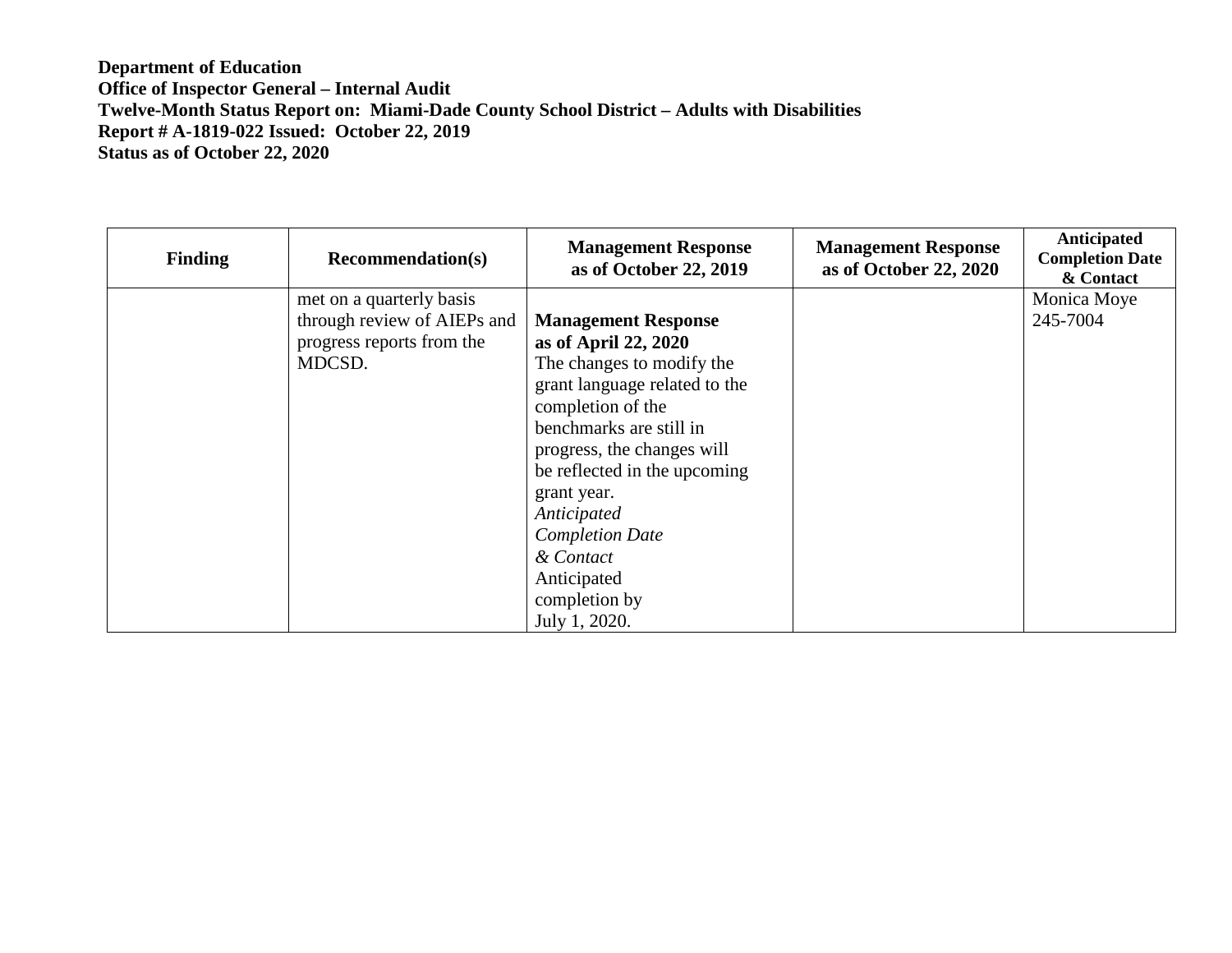| <b>Finding</b>                                                                                                        | <b>Recommendation(s)</b>                                                                                 | <b>Management Response</b><br>as of October 22, 2019                                                                                                                                                                                                                                                                                                                                                                                                                                                                                                                                                                                                                                                              | <b>Management Response</b><br>as of October 22, 2020                                                                                                                                                                                                                                                                                                                                                                                                                                                                                                                                                                                                                                                                | <b>Anticipated</b><br><b>Completion Date</b><br>& Contact |
|-----------------------------------------------------------------------------------------------------------------------|----------------------------------------------------------------------------------------------------------|-------------------------------------------------------------------------------------------------------------------------------------------------------------------------------------------------------------------------------------------------------------------------------------------------------------------------------------------------------------------------------------------------------------------------------------------------------------------------------------------------------------------------------------------------------------------------------------------------------------------------------------------------------------------------------------------------------------------|---------------------------------------------------------------------------------------------------------------------------------------------------------------------------------------------------------------------------------------------------------------------------------------------------------------------------------------------------------------------------------------------------------------------------------------------------------------------------------------------------------------------------------------------------------------------------------------------------------------------------------------------------------------------------------------------------------------------|-----------------------------------------------------------|
| Documentation of<br>AIEPs was<br>inconsistent and the<br>AIEPs did not always<br>include all required<br>information. | We recommend that the<br>MDCSD ensure all sites<br>complete the AIEPs in<br>accordance with grant terms. | As we concur with the findings<br>from the small sample identified<br>out of compliance, we would<br>like to state that M-DCPS has<br>been a grant receiver since the<br>year 2000. All reporting<br>requirements stated through the<br><b>Project Performance</b><br>Accountability Form within the<br>grant have been approved<br>annually. As stated in the audit<br>findings on page 1 and page 4,<br>DVR has never requested what<br>was cited or provided any<br>guidance to our AIEP<br>compliance forms. Prior<br>guidance or discussion from<br>DVR would have allowed us the<br>opportunity to take corrective<br>action measures and not be of<br>the mindset that all complied on<br>an annual basis. | As we concur with the<br>findings from the small<br>sample identified out of<br>compliance, we would like<br>to state that M-DCPS has<br>been a grant receiver since<br>the year 2000. All reporting<br>requirements stated through<br>the Project Performance<br>Accountability Form within<br>the grant have been<br>approved annually. As<br>stated in the audit findings<br>on page 1 and page 4, DVR<br>has never requested what<br>was cited or provided any<br>guidance to our AIEP<br>compliance forms. Prior<br>guidance or discussion from<br>DVR would have allowed<br>us the opportunity to take<br>corrective action measures<br>and not be of the mindset<br>that all complied on an<br>annual basis. | All action steps<br>completed                             |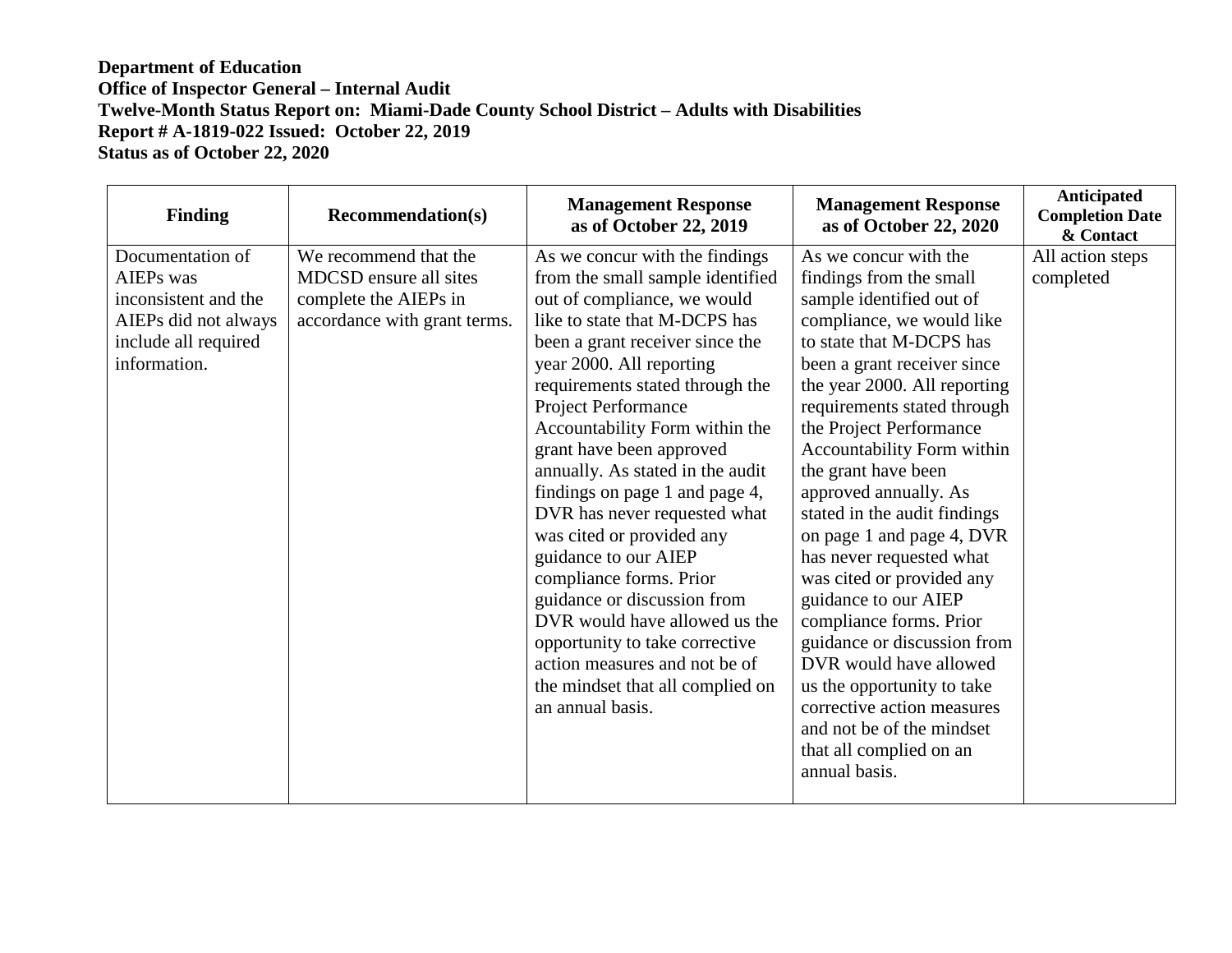| <b>Action Steps:</b>             | <b>Action Steps:</b>         |
|----------------------------------|------------------------------|
| Training on AIEP                 | • Training on AIEP           |
| development-Completed Sept. 6,   | development-Completed        |
| 2019                             | Sept. 6, 2019                |
| Review of documents for          | • Review of documents for    |
| quarterly report submission-     | quarterly report submission- |
| Scheduled for Monday, October    | Scheduled for Monday,        |
| 7, 2019, Monday, January 6,      | October 7, 2019 -            |
| 2020, Monday, April 6, 2020      | Completed, Monday,           |
| and Monday, June 22, 2020        | January 6, 2020 -            |
| Formulate audit checklist        | Completed, Monday, April     |
| for principals to use for        | $6, 2020$ – Completed,       |
| compliance spot checks at AWD    | Thursday, April 9, 2020      |
| sites, September 2019            | and Monday, June 22, 2020    |
| Quarterly meeting                | - Completed Wednesday,       |
| calendar created with principals | <b>June 24, 2020</b>         |
| and school-based program         | • Formulate audit checklist  |
| managers for the AWD grant,      | for principals to use for    |
| September 2019                   | compliance spot checks at    |
| District-based AWD               | AWD sites, September 2019    |
| records audit at the nine grant  | - Completed                  |
| recipient schools, October 2019  | • Quarterly meeting          |
|                                  | calendar created with        |
| <b>Management Response as of</b> | principals and school-based  |
| <b>April 22, 2020</b>            | program managers for the     |
| As we concur with the findings   | AWD grant, September         |
| from the small sample identified | 2019 – Completed (See        |
| out of compliance, we would      | attachment)                  |
| like to state that M-DCPS has    |                              |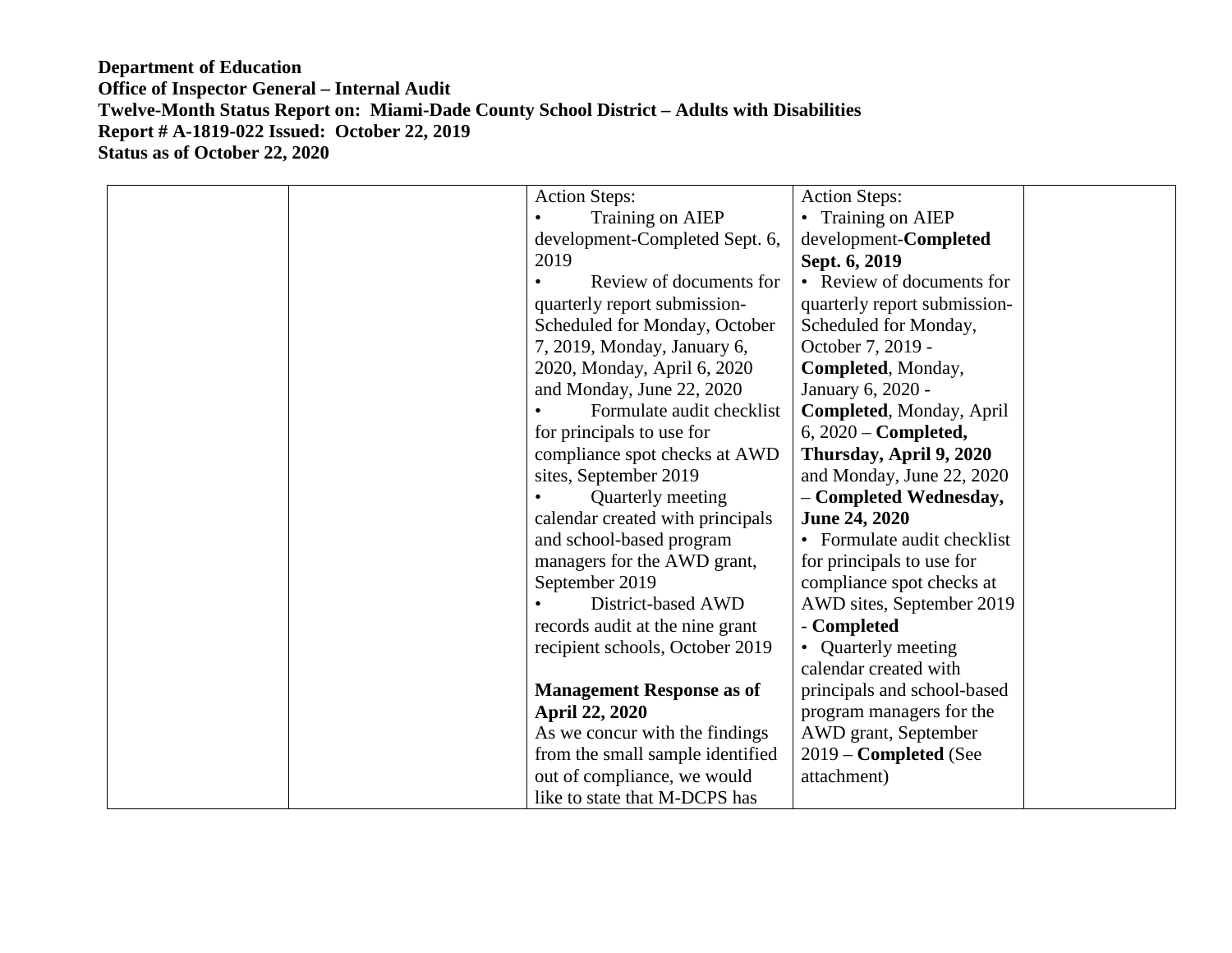| been a grant receiver since the  | • District-based AWD         |  |
|----------------------------------|------------------------------|--|
| year 2000. All reporting         | records audit at the nine    |  |
| requirements stated through the  | grant recipient schools,     |  |
| Project Performance              | October 2019 - Internal      |  |
| Accountability Form within the   | audits completed             |  |
| grant have been approved         | <b>3 Face-to-Face audits</b> |  |
| annually. As stated in the audit | completed by April 2020      |  |
| findings on page 1 and page 4,   | - 6 Virtual audits           |  |
| DVR has never requested what     | completed (See               |  |
| was cited or provided any        | attachments)                 |  |
| guidance to our AIEP             |                              |  |
| compliance forms. Prior          |                              |  |
| guidance or discussion from      |                              |  |
| DVR would have allowed us the    |                              |  |
|                                  |                              |  |
| opportunity to take corrective   |                              |  |
| action measures and not be of    |                              |  |
| the mindset that all complied on |                              |  |
| an annual basis.                 |                              |  |
|                                  |                              |  |
| <b>Action Steps:</b>             |                              |  |
| Training on AIEP                 |                              |  |
| development-Completed Sept. 6,   |                              |  |
| 2019                             |                              |  |
| Review of documents for          |                              |  |
| quarterly report submission-     |                              |  |
| Scheduled for Monday, October    |                              |  |
| 7, 2019 - Completed, Monday,     |                              |  |
| January 6, 2020 - Completed,     |                              |  |
| Monday, April 6, 2020 (Pending   |                              |  |
|                                  |                              |  |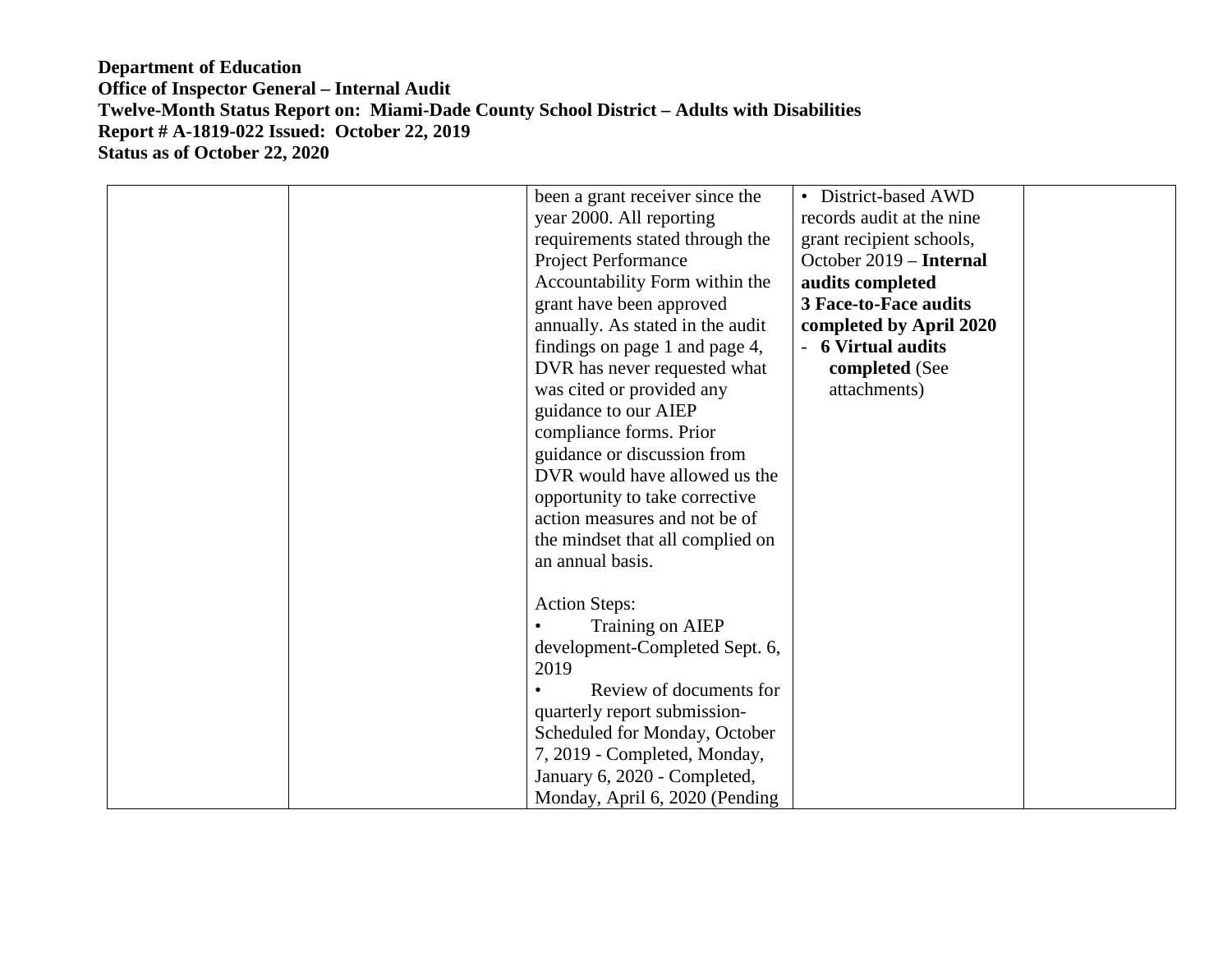|                        |                              | due to school closures) and      |                           |                  |
|------------------------|------------------------------|----------------------------------|---------------------------|------------------|
|                        |                              | Monday, June 22, 2020            |                           |                  |
|                        |                              | Formulate audit checklist        |                           |                  |
|                        |                              | for principals to use for        |                           |                  |
|                        |                              | compliance spot checks at AWD    |                           |                  |
|                        |                              | sites, September 2019 -          |                           |                  |
|                        |                              | Completed                        |                           |                  |
|                        |                              | Quarterly meeting                |                           |                  |
|                        |                              | calendar created with principals |                           |                  |
|                        |                              | and school-based program         |                           |                  |
|                        |                              | managers for the AWD grant,      |                           |                  |
|                        |                              | September 2019 – Completed       |                           |                  |
|                        |                              | (See attachment)                 |                           |                  |
|                        |                              | District-based AWD               |                           |                  |
|                        |                              | records audit at the nine grant  |                           |                  |
|                        |                              | recipient schools, October 2019  |                           |                  |
|                        |                              | - Internal audits completed      |                           |                  |
|                        |                              | 3 Face-to-Face audits completed  |                           |                  |
|                        |                              | (See attachments)                |                           |                  |
|                        |                              | Anticipated Completion Date &    |                           |                  |
|                        |                              | Contact                          |                           |                  |
|                        |                              | Completion of remaining face-    |                           |                  |
|                        |                              | to-face document audits is       |                           |                  |
|                        |                              | unknown due to school closures.  |                           |                  |
| DVR did not require    | We recommend the MDCSD       | As we concur with the findings   | As we concur with the     | All action steps |
| the MDCSD to report    | ensure that participants     | from the small sample out of     | findings from the small   | completed        |
| on their participants' | complete the benchmarks in   | compliance, we would like to     | sample identified out of  |                  |
| completion of          | accordance with grant terms  | state that M-DCPS has been a     | compliance, we would like |                  |
| benchmarks in          | and ensure the AIEPs reflect | grant receiver since the year    | to state that M-DCPS has  |                  |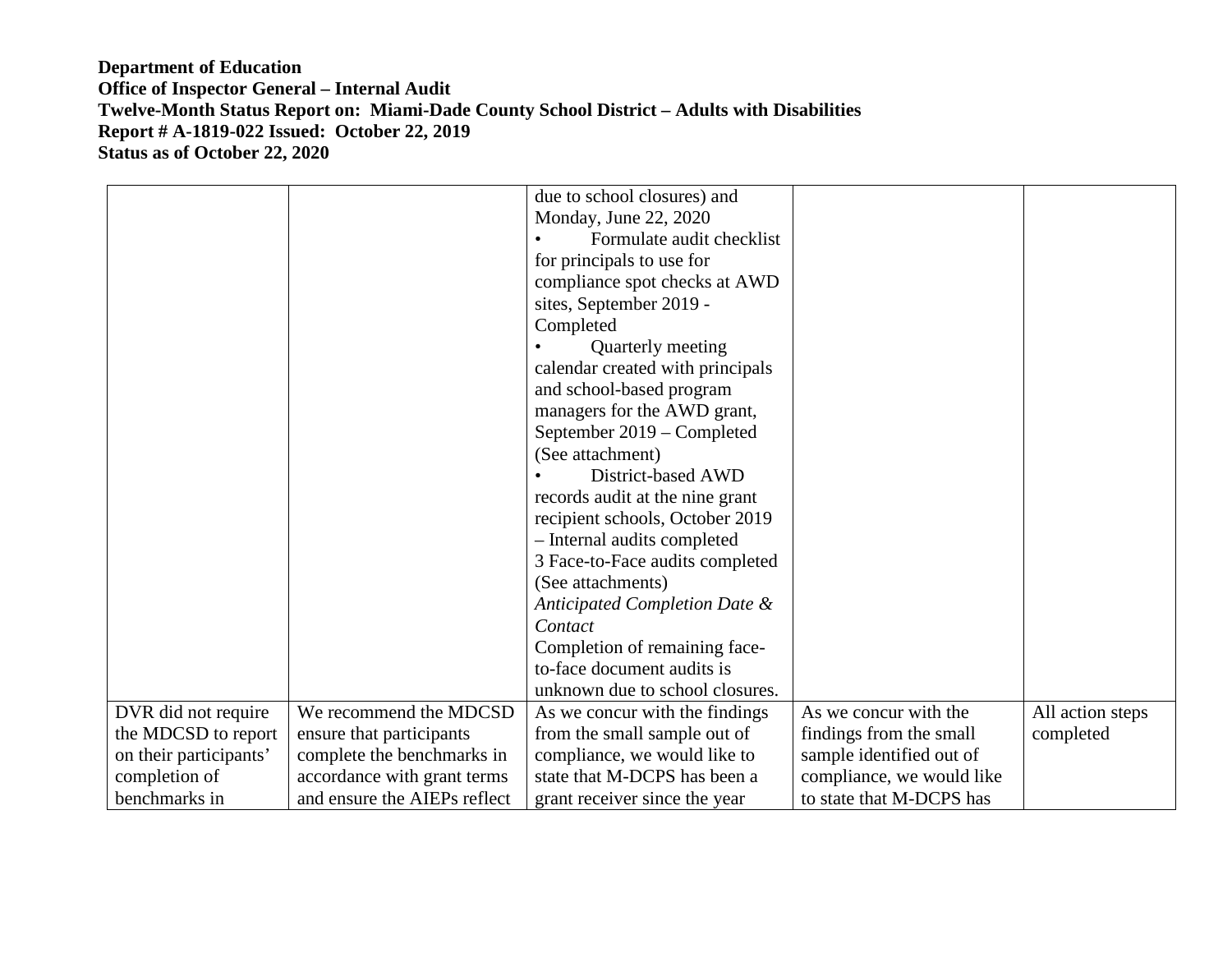| accordance with grant | the achievement of | 2000. All reporting requirements  | been a grant receiver since  |  |
|-----------------------|--------------------|-----------------------------------|------------------------------|--|
| terms.                | benchmarks.        | stated through the Project        | the year 2000. All reporting |  |
|                       |                    | Performance Accountability        | requirements stated through  |  |
|                       |                    | Form within the grant have been   | the Project Performance      |  |
|                       |                    | approved annually. As stated in   | Accountability Form within   |  |
|                       |                    | the audit findings, on pages 1 as | the grant have been          |  |
|                       |                    | well as page 6, DVR does not      | approved annually. As        |  |
|                       |                    | require that M-DCPS submit        | stated in the audit findings |  |
|                       |                    | documentation that demonstrates   | on page 1 and page 4, DVR    |  |
|                       |                    | goal achievement. What is         | has never requested what     |  |
|                       |                    | mandated for submission is the    | was cited or provided any    |  |
|                       |                    | attendance records, quarterly     | guidance to our AIEP         |  |
|                       |                    | student progress report, ASNAP    | compliance forms. Prior      |  |
|                       |                    | summary report and employment     | guidance or discussion from  |  |
|                       |                    | outcomes. Prior guidance or       | DVR would have allowed       |  |
|                       |                    | discussion from DVR would         | us the opportunity to take   |  |
|                       |                    | have allowed us the opportunity   | corrective action measures   |  |
|                       |                    | to make corrective action         | and not be of the mindset    |  |
|                       |                    | measures and not be of the        | that all complied on an      |  |
|                       |                    | mindset that all complied on an   | annual basis.                |  |
|                       |                    | annual basis.                     |                              |  |
|                       |                    |                                   | <b>Action Steps:</b>         |  |
|                       |                    |                                   | • Training on AIEP           |  |
|                       |                    |                                   | development-Completed        |  |
|                       |                    | <b>Action Steps:</b>              | Sept. 6, 2019                |  |
|                       |                    | Training on AIEP                  | • Review of documents for    |  |
|                       |                    | development-Completed Sept. 6,    | quarterly report submission- |  |
|                       |                    | 2019                              | Scheduled for Monday,        |  |
|                       |                    |                                   | October 7, 2019 -            |  |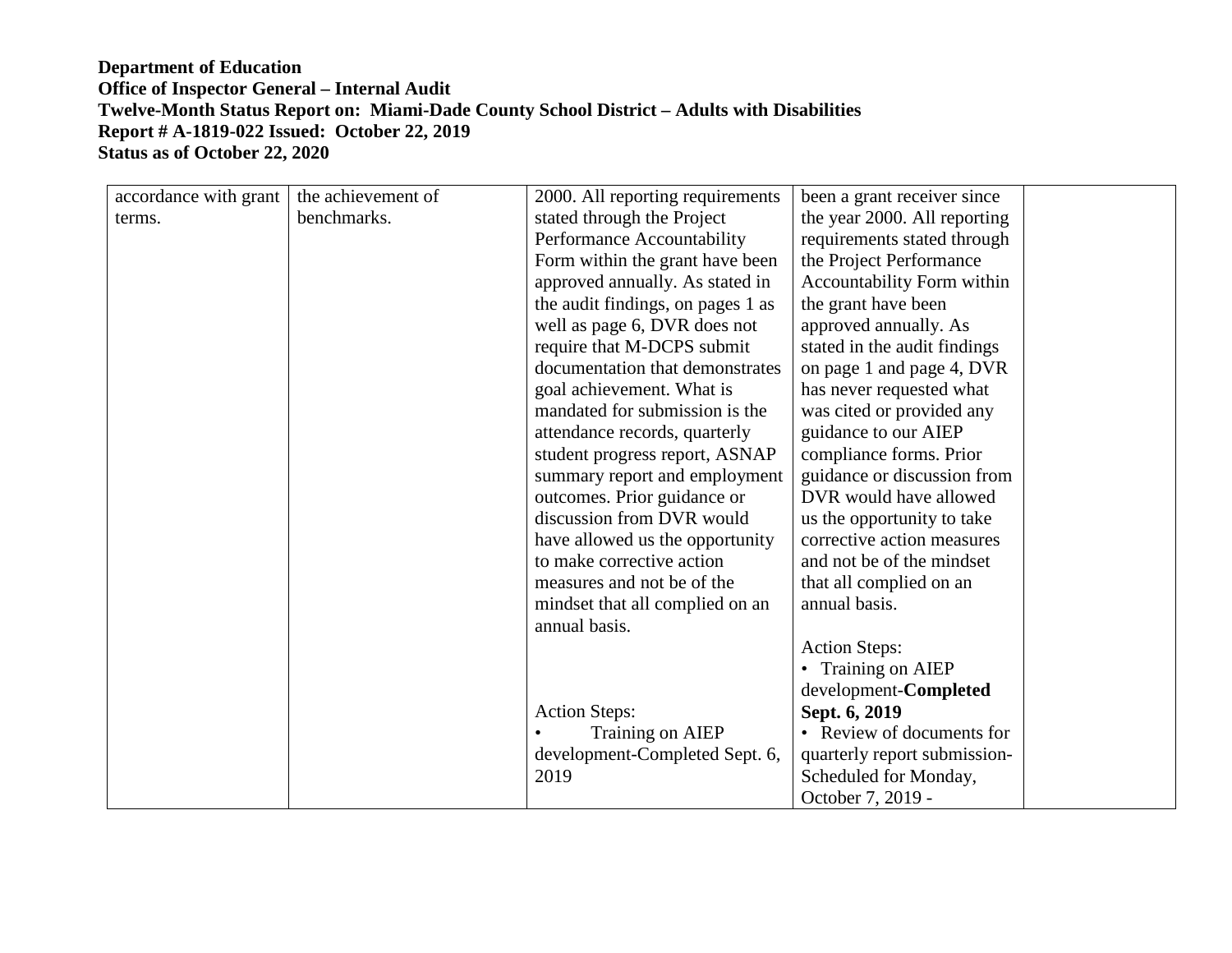| Review of documents for          | Completed, Monday,           |
|----------------------------------|------------------------------|
| quarterly report submission-     | January 6, 2020 -            |
| Scheduled for Monday, October    | Completed, Monday, April     |
| 7, 2019, Monday, January 6,      | $6, 2020$ – Completed,       |
| 2020, Monday, April 6, 2020      | Thursday, April 9, 2020      |
| and Monday, June 22, 2020        | and Monday, June 22, 2020    |
| Formulate audit checklist        | - Completed Wednesday,       |
| for principals to use for        | <b>June 24, 2020</b>         |
| compliance spot checks at AWD    | • Formulate audit checklist  |
| sites, September 2019            | for principals to use for    |
| Quarterly meeting                | compliance spot checks at    |
| calendar with principals and     | AWD sites, September 2019    |
| school-based program managers    | - Completed                  |
| for the AWD grant, October       | • Quarterly meeting          |
| 2019                             | calendar created with        |
| District-based AWD               | principals and school-based  |
| records audit at the nine grant  | program managers for the     |
| recipient schools, November      | AWD grant, September         |
| 2019                             | 2019 - Completed (See        |
|                                  | attachment)                  |
| <b>Management Response as of</b> | • District-based AWD         |
| <b>April 22, 2020</b>            | records audit at the nine    |
| As we concur with the findings   | grant recipient schools,     |
| from the small sample out of     | October 2019 - Internal      |
| compliance, we would like to     | audits completed             |
| state that M-DCPS has been a     | <b>3 Face-to-Face audits</b> |
| grant receiver since the year    | completed by April 2020      |
| 2000. All reporting requirements |                              |
| stated through the Project       |                              |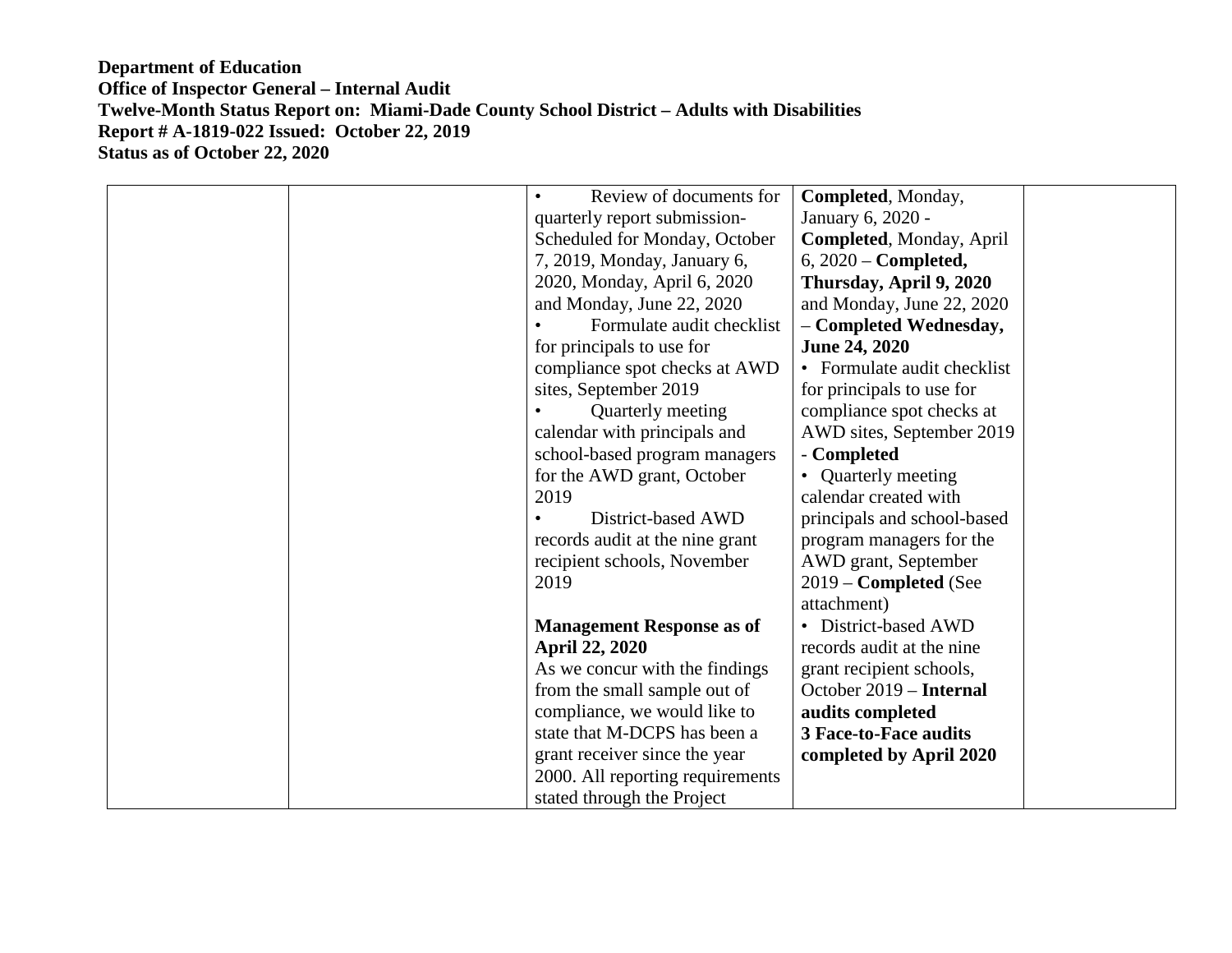| Performance Accountability       | - 6 Virtual audits |  |
|----------------------------------|--------------------|--|
| Form within the grant have been  | completed (See     |  |
| approved annually. As stated in  | attachments)       |  |
|                                  |                    |  |
| the audit findings, on pages 1   |                    |  |
| and page 4, DVR has never        |                    |  |
| requested what was cited or      |                    |  |
| provided any guidance to our     |                    |  |
| AIEP compliance forms. Prior     |                    |  |
| guidance or discussion from      |                    |  |
| DVR would have allowed us the    |                    |  |
| opportunity to make corrective   |                    |  |
| action measures and not be of    |                    |  |
| the mindset that all complied on |                    |  |
| an annual basis.                 |                    |  |
|                                  |                    |  |
| <b>Action Steps:</b>             |                    |  |
| Training on AIEP                 |                    |  |
| development-Completed Sept. 6,   |                    |  |
| 2019                             |                    |  |
|                                  |                    |  |
| Review of documents for          |                    |  |
| quarterly report submission-     |                    |  |
| Scheduled for Monday, October    |                    |  |
| 7, 2019 - Completed, Monday,     |                    |  |
| January 6, 2020 - Completed,     |                    |  |
| Monday, April 6, 2020 (Pending   |                    |  |
| due to school closures) and      |                    |  |
| Monday, June 22, 2020            |                    |  |
| Formulate audit checklist        |                    |  |
| for principals to use for        |                    |  |